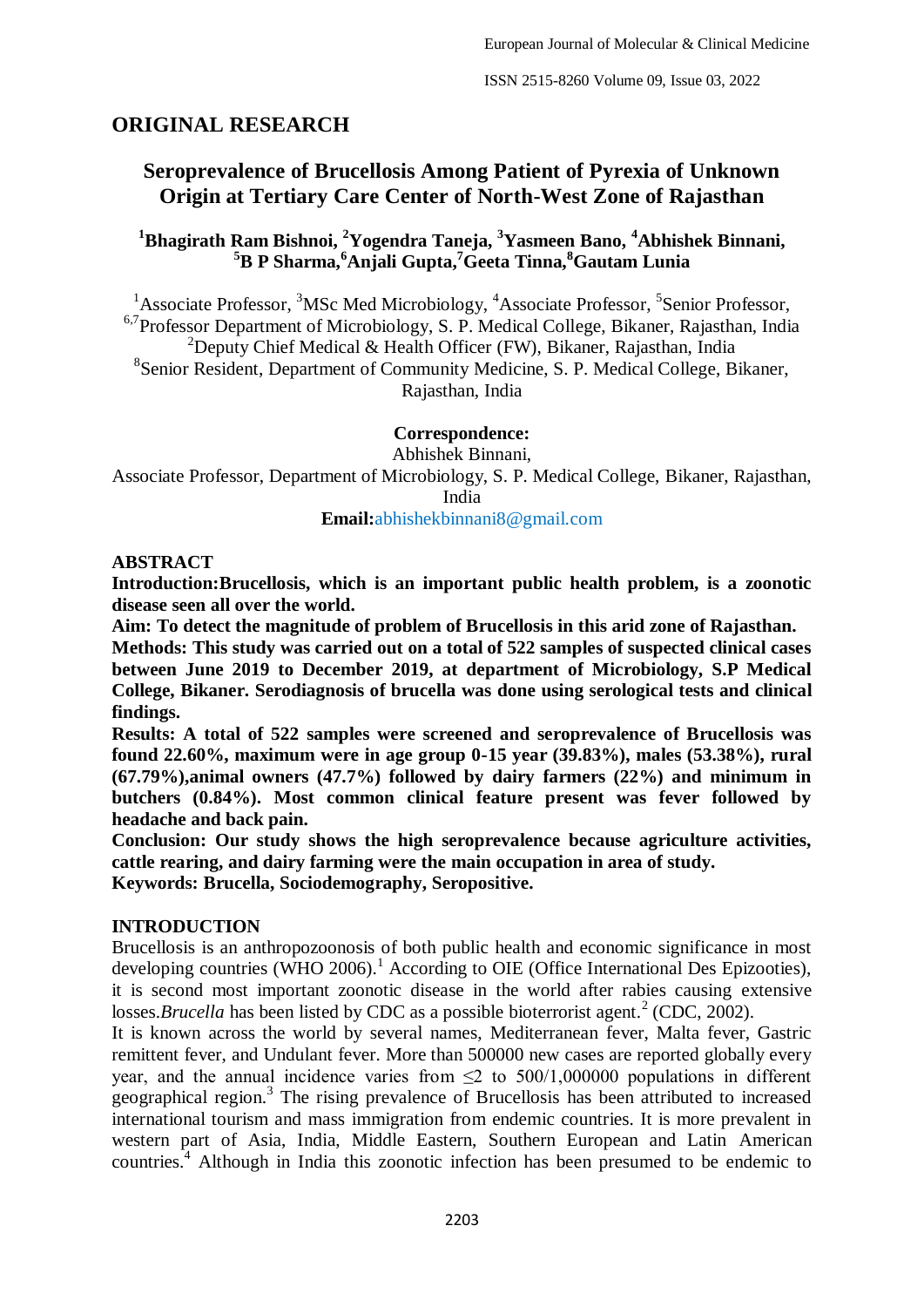north Karnataka, it has been reported from only two centres, namely, Belgaum and Bijapur, consistently.<sup>5</sup>

*Brucella* is small, aerobic, non-fermenting, non-motile, non-capsulated, non-sporing, and facultative intracellular, gram negative coccobacillus.<sup>6</sup> the main species in human are *B*. *abortus* and *B.melitensi*, Brucellosis is caused mainly by *B.melitensis* (particularly biovar 3) and *B.abortus*. 7 The pathogenicity of *Brucella* varies according to its species; *B.melitensis*  have the highest pathogenicity; *B. sui s*have high pathogenicity; *B.abortus* and *B. canis* have moderate pathogenicity.<sup>8</sup>

Human Brucellosis is often misdiagnosed or under diagnosed due to overlapping clinical manifestation with many bacterial infections. Undulant fever, weight loss and night sweats are the major symptoms of Brucellosis in human. It is one of the causes of fever of prolonged duration in endemic areas and one of the important causes of pyrexia of unknown origin (PUO).<sup>9</sup> The other common clinical symptom includes weakness, scrotal swelling and pain, lethargy, joint pain, chills, headache, back pain and psychological symptoms.<sup>10</sup> Brucellosis is diagnosed either by isolation of *Brucella* organisms in culture or by a combination of serological test and clinical findings consistent of Brucellosis. Accurate diagnosis of Brucellosis is the key to control the spread of this disease.

As no enough study had been undertaken for seroprevalence of Brucellosis among patient of pyrexia of unknown origin in this arid zone of Rajasthan. Therefore, the present study is to be carried out to find the seroprevalence and comparison of efficacy of serological test for Brucellosis in PUO patients.

# **AIM**

To detect the magnitude of problem of Brucellosis in this arid zone of Rajasthan.

## **METHOD**

This study was carried out on a total of 522 samples of suspected clinical cases between June 2019 to December 2019, at department of Microbiology, S.P Medical College, Bikaner. Serodiagnosis of brucella was done using serological tests and clinical findings.

## **INCLUSION CRITERIA**

- 1. All patients with temperature higher than 38.3-degree Celsius.
- 2. Duration of fever more than 2 weeks.
- 3. Patient with history of joint pain.
- 4. History of contact with animal / infected animals of consumption of their raw products such as milk or cheese and aerosols inhalation from infected secretion or body fluid.
- 5. Cause of fever could not be diagnosed by the other laboratory test.

## **EXCLUSION CRITERIA**

- 1. All patients whom fever is not a predominant symptom or less than 38.3 degree Celsius.
- 2. Duration of fever less than two weeks.
- 3. Patients diagnosed other than Brucellosis.

Three to five ml of blood was collected from patient by veinpuncture, transferred into sterile tube and allowed to clot. The clotted blood sample was centrifuged at 3000 rpm for 5 min to obtain serum which was then collected in a separate tube. Enzyme linked immunosorbent assay (ELISA) was carried out by employing the technique as directed by The Calbiotech, Inc (CBI) Brucella IgM kit for a qualitative measurement of IgM antibody in serum of patient against Brucella.The data obtained from all these samples was then critically analyzed.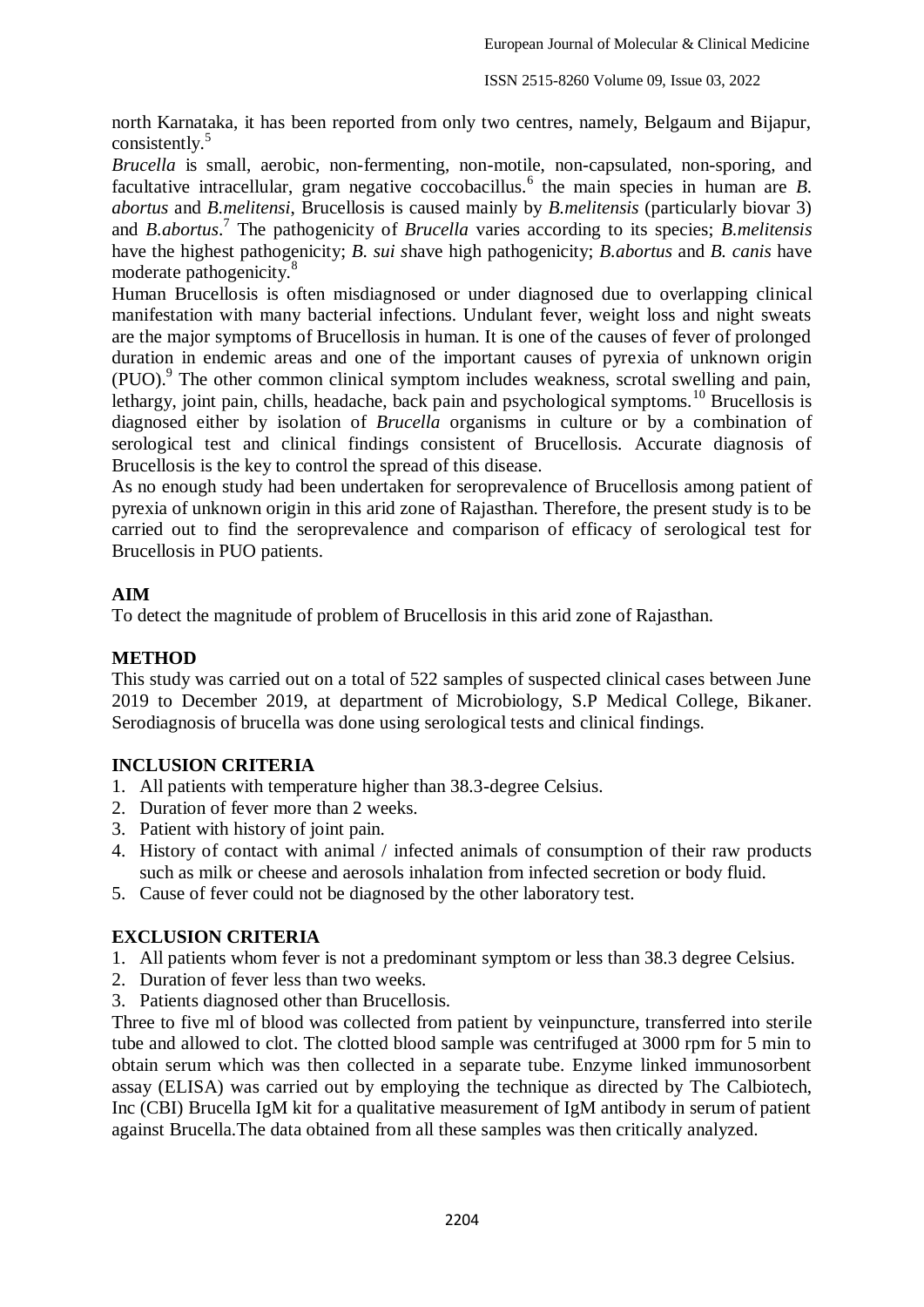ISSN 2515-8260 Volume 09, Issue 03, 2022

#### **RESULTS**

Out of 522 samples studied the seroprevalence was found to be 118 (22.60 %). the highest number of samples belong to pediatrics age group 0-15 year followed by age group 16-30 year, the number of positive samples were also found highest among age group 0-15 year, followed by 16-30, 31-45. Age-group difference is found to be not statically significant. ( $p >$ 0.05). Majority of positive samples were from male 63 (53.38%) than females 55 (46.61%). The male female ratio being 1.14:1.Out of 118 cases found positive by serological tests maximum cases were of animal owners 54 (45.7 %), followed by dairy farmers 26 (22 %), household worker 15 (12.7 %), veterinarian 10 (8.47 %), animal handler 9 (7.62 %). 3 (2.54 %) of the positive cases were working as slaughter while only 1 (.84 %) case was working as butcher.the prevalence of brucellosis was significantly higher in rural 80 (67.79 %) as compared to urban population 38 (32.20 %).(table 1)

Out of 118 positive cases most common clinical feature presented was fever 39 (32.77%), followed by Headache and back pain 26 (21.84%), Joint pain & fever 15 (12.60%), Arthralgia & myalgia 13 (10.92 %), Fatigue and weight loss 8 (6.77%), Night sweating 6 (5.04 %) and, 1 (.84 %) case was clinically diagnosed as Neurobrucellosis. While 10 (8.40 %) cases were asymptomatic. (fig 1)

| Age wise            | No. of sample $(N = 522)$ | Positive $(N=118)$ No. % | P- value |
|---------------------|---------------------------|--------------------------|----------|
| $0-15$ Yr.          | 236                       | 47 (39.83)               |          |
| 16-30 Yr.           | 141                       | 36 (30.50)               |          |
| 31-45 Yr.           | 71                        | 17 (14.40)               | 0.7153   |
| 46-60 Yr.           | 50                        | 13 (11.01)               |          |
| 61-75 Yr.           | 24                        | 5(4.23)                  |          |
| <b>Sex</b>          |                           |                          |          |
| Male                | 276                       | 63 (53.38)               | 0.999    |
| Female              | 246                       | 55 (46.61)               |          |
| Occupation          |                           |                          |          |
| Veterinarian        | 41                        | 10(8.47)                 | 0.405    |
| <b>Butchers</b>     | 11                        | 1(0.84)                  |          |
| Slaughter           | 13                        | 3(2.54)                  |          |
| <b>Animal Owner</b> | 206                       | 54 (45.7)                |          |
| Dairy farmer        | 133                       | 26(22.0)                 |          |
| Household Worker    | 97                        | 15(12.7)                 |          |
| Animal handler      | 23                        | 9(7.62)                  |          |
|                     | <b>Area</b>               |                          |          |
| Rural               | 366                       | 80(67.79)                | 0.701    |
| Urban               | 156                       | 38 (32.20)               |          |

**Table1: Distribution of cases of brucellosis (n=118).**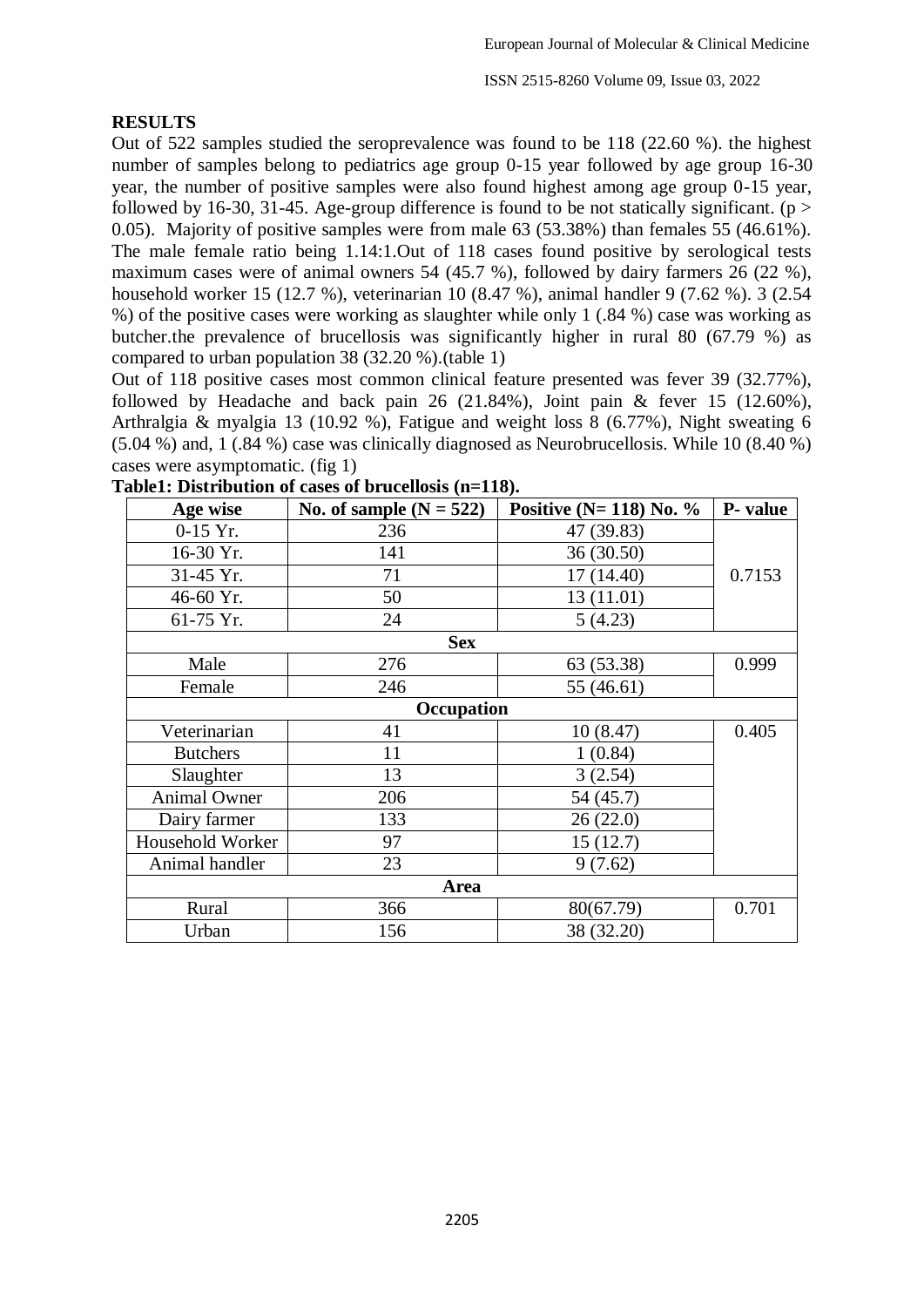



#### **DISCUSSION**

Brucellosis which is an important public health problem, is a zoonotic disease seen all over the world as well as in our country. Brucella disease is present in India, in both livestock as well as humans. Moreover > 70 percent of Indian population is rural which is constantly exposed to the infected animals resulting in the continuous transmission of disease to humans  $(Park, 2009).$ <sup>11</sup> Therefore, the presence of disease in farmers, veterinarians and other occupationally exposed groups can never be questioned.

It is difficult to compare seroprevalence of Brucellosis in different studies as it varies from place to place and from time to time. The magnitude of problem differs from state to state in India. Even within the states in which prevalence is known, it differs from place to place. The diagnosis of brucellosis also depends upon the type of antigen, diagnostic techniques used, and on levels of antibody titers considered as diagnostic. Selection criteria of cases for laboratory investigation for brucellosis also play an important role in determining seroprevalence of brucellosis in a particular geographical area. The clinical findings and serological tests may play an important role in such circumstances. Serological tests measuring specific antibodies to Brucella lipopolysaccharide are of great importance in the initial diagnosis of the disease.

In the present study, a total of 522 samples were screened and seroprevalence of Brucellosis was found 22.60%. Which was lower than that of Bansal Y et al.  $(2019)^{12}$ and Prakash et al.  $(2012)^{13}$ their seroprevalence of Brucellosis was 33% and 25.72% respectively and higher than that reported by Mrunalini et al.  $(12\%)^{14}$ , Sharma et al.  $(9.96\%)^{15}$ , Appannanavar et al.  $(9.94\%)$ <sup>16</sup>and Sen et al.  $(6.8\%)$ <sup>17</sup>

Our study shows the high seroprevalence (22.60%). This could be because agriculture activities, cattle rearing and dairy farming were the main occupation of the cases included the study.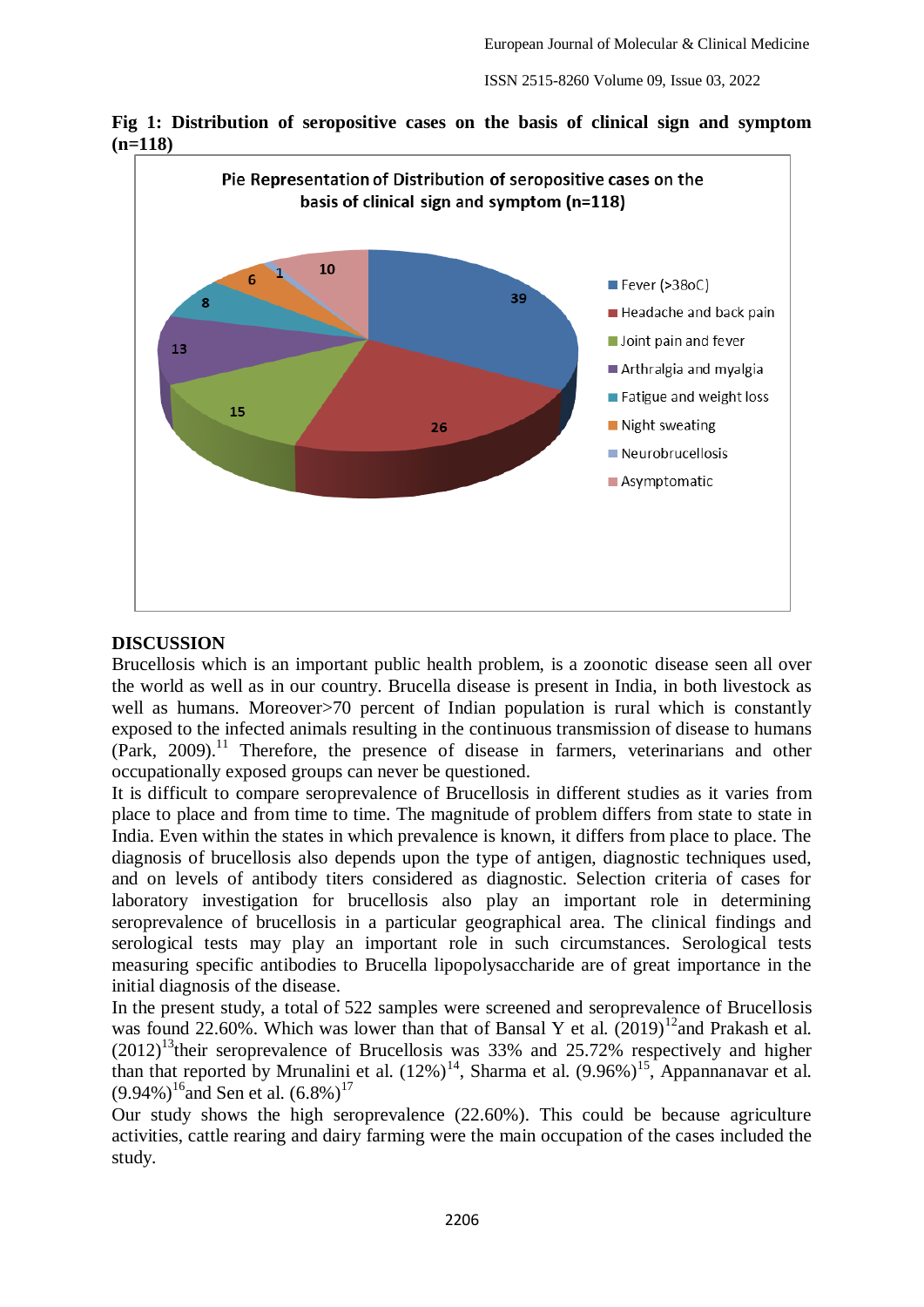In the present study, maximum number of positive cases were found to be in the age group 0- 15 year that was 47 (39.83%), followed by age group 16-30 year that was 36 (30.50%), age group 31-45 year that was 17 (14.40%), age group 46-60 year that was 13 (11.01%) and age group 61-75 year that was 5 (4.23%).Higher incidence in the age group of 0-14 year was also reported by Smita S et al.  $(26.4\%)$ .<sup>18</sup>In most of the studies, the maximum number of cases belong to the 20-30 year of the age group which could be due to their higher occupational exposer to animal rearing and managemental practice.

In our study the higher number of positive cases in the age group 0-15 years were detected because the higher number of samples were received from pediatric age group and probably due to the fairly weak and immature immune system which leave them vulnerable for infection.

In present study, the number of positive cases for Brucellosis were found to be higher in males 63 (53.38%) as compared to females 55 (46.62%). The male and female ratio being 1.14:1. Male-female ratio of our study correlates with Thakur S.D. et al.  $(2002)(2:1)$ .<sup>19</sup>Other studies also reported higher incidence of Brucellosis in males than females these were by Sharma et al.  $(2016)^{15}$  and Patil et al.  $(2019)^{20}$ The higher incidence in males during the present study may be attributed to the fact that the majority of the males is exposed to animals compare to females due to their outdoor occupations.

Brucellosis is a disease more often seen in specific occupational groups like Veterinarian, Dairy Farmer, Slaughter, Butchers, and Animal Owners, etc.<sup>21</sup> The present study reveals higher seroprevalence of brucellosis among animal owners 54 (47.7%) followed by dairy farmers 26 (22%),household workers 15 (12.7%), veterinarians 10 (8.47%), animal handlers 9 (7.62%),slaughters 3 (2.5%) and butchers 1 (0.84%). The study conducted by Kochar et al.  $(2003)^{22}$  in Bikaner over a period of 6 year also found majority of patients in their study were shepherds from rural area.

Other study by Aniyappanavaret al.  $(2013)^{16}$  found seroprevalence among veterinarian (30.76%), butchers (9.76%) and animal owner (3.79%).

In the present study the most common clinical feature present was fever (33.77%) followed by headache and back pain (21.84%), joint pain and fever (12.60%), arthralgia and myalgia (10.92%), fatigue and weight loss (6.77%), night sweating (5.04%) and one case was of neurobrucellosis. While 10 (8.40%) cases were asymptomatic. These results are similar to the study done by Bansal et al.  $(2019)^{12}$  and Prabhu P et al.  $(2011)^{13}$  who has reported fever to be the most common symptom in patient with brucellosis. Our study results were similar to the study done by Moti et al.  $(2011)^{23}$ they found most common clinical symptom was fever (10.4%) headache and back pain (11.6%), arthralgia and myalgia (11%), fatigue and weight loss (3.3%), night sweating (2.1%) and 28 (11.6%) case were found asymptomatic. Asymptomatic cases were from the family of infected person with history of animal contact.

Bansal et al.  $(2019)^{12}$  and Patil et al.  $(2019)^{20}$  found 2 (1%), 2 (2.7%) cases of clinical complication neurobrucellosis respectively.

In the present study, the seroprevalence of brucellosis was higher in rural population 80 (67.79%) as compared to the urban population 38 (32.20%). This can be associated with the more of human animal interaction in rural areas. Other study Hashemi et al.  $(2007)^{24}$  similar to our study reported that 77.6% of patients from rural areas and 22.4% of patients from the urban area. In contrast to other study by Nourbakhsh et al.  $(2019)^{25}$  found 54.8% cases were living in urban and 45.2% in the rural areas. While Haddadi et al.<sup>26</sup> reported 40.5% patient from rural and 59.5% patients from the urban areas.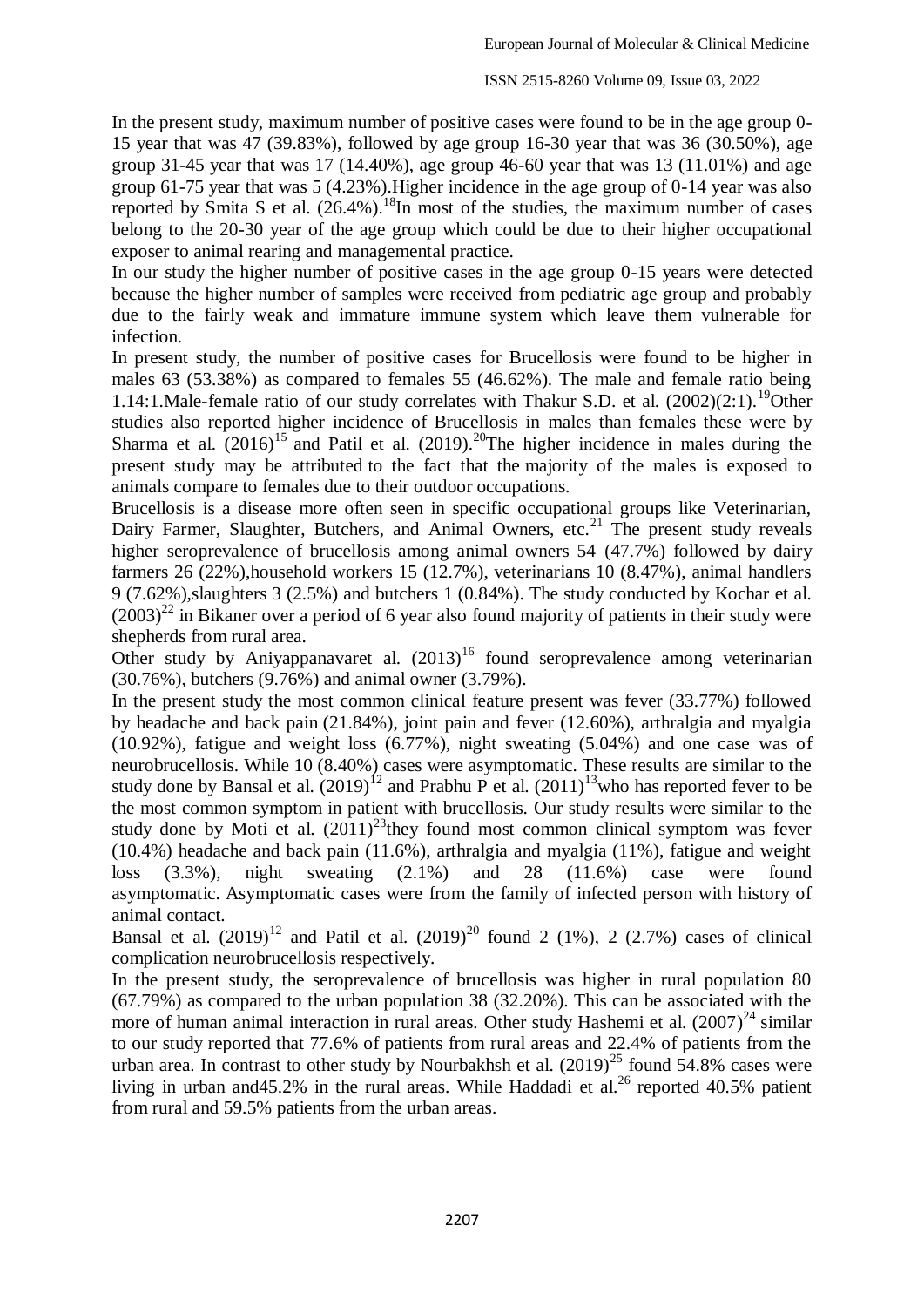#### **CONCLUSION**

Our study shows the high seroprevalence because agriculture activities, cattle rearing and dairy farming were the main occupation in area of study.

## **REFERENCES**

- 1. WHO (2006). Brucellosis in humans and animals. WHO/CDS/EPR/2006. 7. Geneva.
- 2. Centers for Diseases Control and Prevention. Brucellosis, 2007.
- 3. Pathak AD, Dubal ZB, Doijad S, Raorane A, Rodrigues S, Naik R, et al. Human Brucellosis among pyrexia of unknown origin cases and occupationally exposed individuals in Goa Region, India. Emerg Health Threats J 2014;7:23846.
- 4. Mantur BG, Amarnath SK. Brucellosis in India A review. J Biosci2008;33:539-47.
- 5. Mantur BG, Biradar MS, Bidri RC, Mulimani MS, Veerappa, Kariholu P, et al. Protean clinical manifestations and diagnostic challenges of human Brucellosis in adults: 16 years' experience in an endemic area. J Med Microbiol 2006;55 (Pt 7):897-903.
- 6. Ficht T. Brucella taxonomy and evolution. Future Microbial2010; 5(6): 859-866.
- 7. Refai, M., 2002. Incidence and control of Brucellosis in the near east region. Vet. Microbiol., 90:81-110.
- 8. Maloney, G.E., 2008. CBRNE-Brucellosis. eMedicine; available online at: http://www.emedicine.com/emerg/topic883.htm.
- 9. Baba MM, Sarkindared SE, Brisibe F. Serological evidence of Brucellosis among predisposed patients with pyrexia of unknown origin in the north eastern Nigeria. Cent Ear J Public Health 2001;9:158-61.
- 10. Trujillo IZ, Zavala AN, Caceres JG, Miranda CQ. Brucellosis. Infect Dis Clin North Am 1994;8:225-41.
- 11. Park, K. In: Park's textbook of Preventive and Social Medicine.Banarsi Das Bhanote publisher, Jabalpur, 2009:617.
- 12. Yashik Bansal, Alisha Aggarwal, Ravisekhar Gadepalli, Vijaya Lakshmi Nag. Seroprevalence of brucellosis in Western Rajasthan: A study from a tertiary care centre IJMM 2019;37: 426-432.
- 13. Prabhu Prakash et al. Epidemiology of Brucellosis in high risk group & PUO patients of Western-Rajasthan. National Journal of Community Medicine 2012; 3 :61-65.
- 14. Mrunalini N, Eddy RMS, Ramasastry P, Rao MR. Seroepidemiology of human brucellosis in Andhra Pradesh. Indian Vet J. 2004; 81:744–7.
- 15. Sharma, H.K., Kotwal, S.K., Singh, D.K., Malik, M.A., Kumar, A., Gunalan, R. and Singh, M. Seroprevalence of human brucellosis in and around Jammu, India, using different serological tests. Veterinary World, 2016;9(7):742-46.
- 16. AniyappanavarSB., SharmaK,VermaS, Sharma M. Seroprevalence ofbrucellosis: A 10 yearexperience at a tertiary carecentre in north India. IndianJournal of Pathology andMicrobiology. 2012;55(2):271-272.
- 17. Sen MR, Shukla BN and Goyal RK. Seroprevalence of brucellosis in and around Varanasi. J. Commun. Dis. 2002;34: 226-227.
- 18. Smita S Mangalgi, Annapurna G Sajjan, Shivajirao T Mohite, Satish V Kakade. Serological, clinical, and epidemiological profile of human brucellosis in rural India. IJCM.2019;157(47):226-144
- 19. Thakur SD., Thapliyal DC. Seroprevalence of Brucellosis in Man. J. Commu. Dis. 2002 Jun; 34(2): 106-109.
- 20. DP Patil, GS Ajantha, C Shubhada, PA Jain, A Kalabhavi, PC Shetty, M Hosamani, S Appannanavar, RD Kulkarni. Trend of Human Brucellosis Over a Decade at Tertiary Care Centre in North Karnataka. Indian J Med Microbiol. 2016;34(4):427-432.